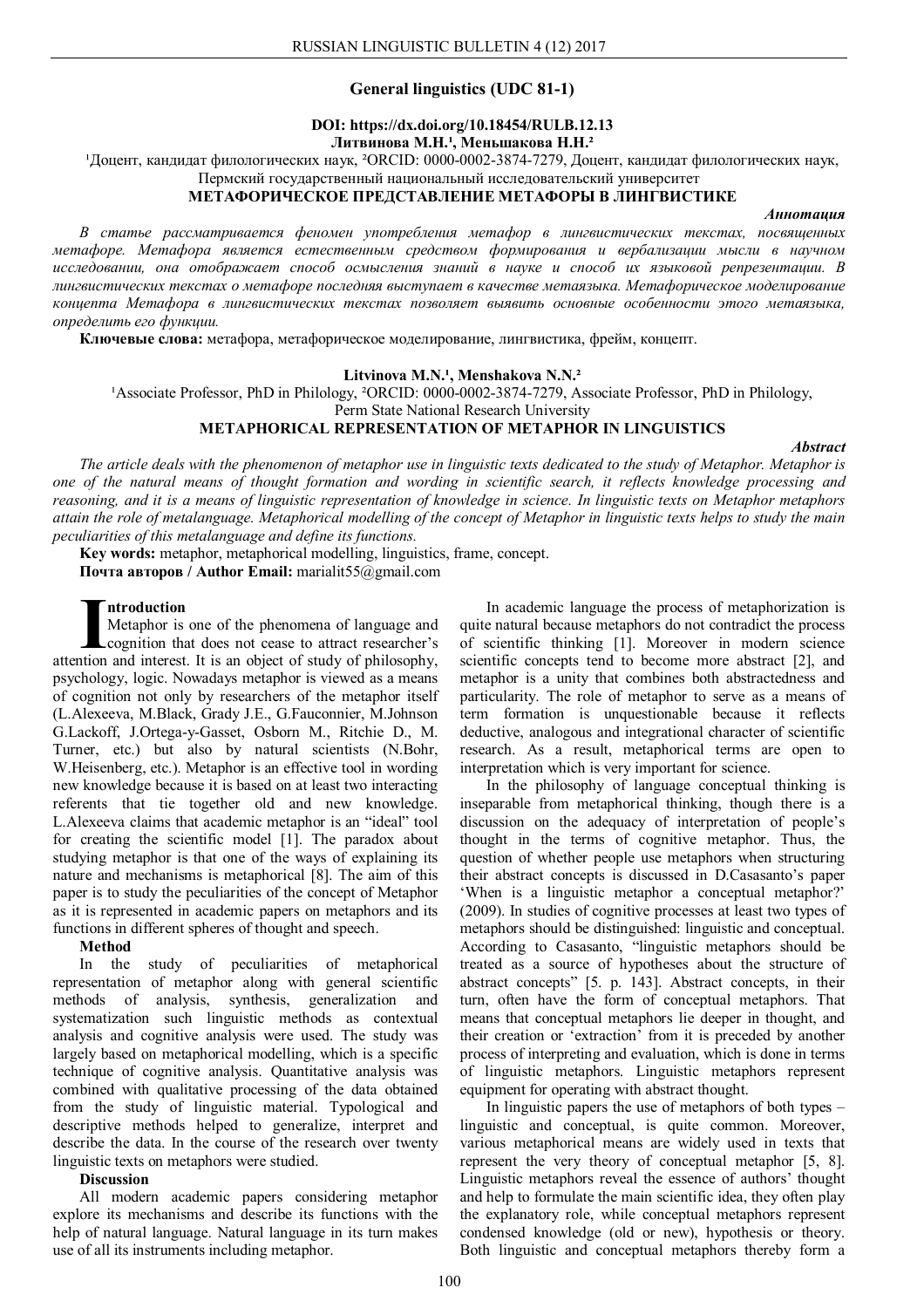metalanguage that reflects the authors' way of thinking, their scientific ideas and their intentions. The study of this metalanguage would help to uncover the main sources from which linguists borrow the meanings for making their concepts clear to readers.

## **Results**

The analysis of metaphorical contexts allowed us to single out a corpus of metaphors that represent metaphorical models of the concept of Metaphor. The other part of metaphors used in the text was not connected with the description of the concept of Metaphor. Seven metaphorical models form the concept of Metaphor (*Metaphor is Man* – 41%; *Spatial Metaphor* – 19%; *Metaphor is Tool / Device* – 15%; *Metaphor is Product* – 14%; *Metaphor is Law* – 7%; *Metaphor is Decoration* – 4%).

The metaphorical model *Metaphor is Man* is predominant in the texts that were studied. The most representative frame of this model is "Human characteristics"; it reflects Metaphor's Mental Abilities (Metaphor '*conceives'* [13. P. 22], '*operates actions*' [15. P. 16], '*informs the way we think*' [14. P. 1]), Physical Abilities (it '*strikes the hearer*' [15. P. 4]), Family Relations ('*family of metaphors*' [16. P. 15], '*metaphors and their close cousins, analogies*' [ibid.]), Biological Characteristics ('*dying metaphor*' [13. P. 26]), Working Ability ('*a guide*' [13. P. 24], '*metaphoric expressions may recruit*' [8. P. 7]). Other frames of the model that are less represented in studied texts are "Giving Birth" ('*metaphor generates new meanings*' [16. P. 15]), "Activity" ('*metaphors work*" [11. P. 25]), "Rest" ('*dormant metaphor*" [13. P. 26]), and "Death" ('*dead metaphor*' [16. P. 15]). All the metaphors of this model prove that Metaphor is a highly anthropocentric unit.

The model *Spatial Metaphor* underlies the key terms of Cognitive Theory of Metaphor, it is one of the basic models for the classical theory of conceptual metaphor of G.Lakoff, and the theory of blending and conceptual integration of M.Turner and G.Fauconnier. In this metaphorical model the major part of metaphors is conceptual. The most widely used metaphors are '*metaphorical mapping*' [10. P. 1], '*metaphoric projection*' [10. P. 2], '*metaphorical schemas*' [13. P. 23], '*metaphoric shifting*' [8. P. 14], '*framing*' [7. P. 5], '*metaphoric domain*', '*four-space model*', '*input space*', '*generic space*', '*blend space*' [8. Pp. 1-36]. Metaphor is also considered as a central element of language and thought ('*metaphor is central to abstract language*' [4. P. 17], '*metaphor reasoning is the very core of what scientists do*'

[4. P. 1], '*metaphor lies at the very heart of creative science*' [4. P. 17].

The metaphorical model *Metaphor is Tool / Device* is used in all texts under study. It describes Metaphor as a transitional phase between old and new knowledge in cognition. The characteristics of this tool are various: it is '*a creative tool*' [3. P. 12], '*a research tool*' [3. P. 21], '*a fundamental language tool*' [4. P. 3], '*a tool of discovery*' [4. P. 16], '*a powerful instrument*' [4. P. 1], etc.

The metaphorical model *Metaphor is Product* is represented only in several texts that were studied. It represents Metaphor as a result or product of cognition. '*Conventional metaphors are products*' [13. P. 13], '*metaphor production*' [13. P. 14], '*distribution of creative metaphors*' [14. P. 3], '*processing of metaphors*' [15. P. 17].

The model *Metaphor is Law* is represented in the article "Metaphors we live by" by G.Lakoff (1980) (47% of all metaphors in the article). The author views Metaphor as a natural trait of language and thought that exercises its power of law over both of them ('*the power of metaphor*', '*metaphor sanctions actions*', '*metaphors justify inferences*' [12. Pp. 4-14]. Metaphors can be created as laws ('*to create a metaphor*' [12. P. 19]), and people's life is guided by metaphors as by laws ('*metaphors we live by*' [ibid.]).

The least represented model is *Metaphor is Decoration*. It can be explained by unpopularity in modern linguistics of the concept of metaphor solely as a stylistic device. Metaphor in this model is used mainly as an illustration of former knowledge, of old-fashioned theories of metaphors as rhetorical devices ('*decorative view of metaphor*' [6. P. 7], '*metaphor as a rhetorical flourish*' [6. P. 13]. Thus, the authors of the articles under study used the metaphoric description of metaphors as decoration only in argument with their opponents.

### **Conclusion**

Metaphors in linguistic texts can be used as metalanguage in the process of describing their own nature. The use of this or that metaphorical model in the text depends on the aim of the author: it can be central to the main idea of the text or illustrate the accompanying ideas, it can word some new knowledge (as in Cognitive Theories of G.Lakoff, M.Turner, G.Fauconnier) or show old knowledge (as in W.Gray's article "Metaphor and Meaning" where the old 'ornament metaphor' is opposed to the modern 'conceptual metaphor'). No linguistic text about metaphor that has been studied is free of metalinguistic use of metaphors.

### **Список литературы / References**

1. Алексеева Л. М. Термин и метафора / Л. М. Алексеева. – Пермь : Изд-во Пермского университета, 1998. – 250 с.

2. Меньшакова Н.Н. Категория фантазийности в науке : монография / Н. Н. Меньшакова. – Самара–Пермь : Издательство Ас Гард, 2012. – 132 с.

3. Aubusson P. J. Metaphor and analogy in science education / P.J. Aubusson, A. G. Harrison, S. M. Ritchie. – Springer Science & Business Media, 2006. – Vol. 30.

4. Bailey R. Conceptual metaphor, language, literature and pedagogy / R. Bai-ley // Journal of Language and Learning. –  $2003. - Vol. 1(2)$ .

5. Casasanto D. When is a linguistic metaphor a conceptual metaphor? / D. Casasanto // New Directions in Cognitive Linguistics. Edited by V.Evans and S.Pourcel. – Bangor University, UK, 2009. – Pp. 127-146.

6. Deignan A. Metaphor and corpus linguistics / Deignan A. – John Benjamins Publishing, 2005.

7. Gong Shu-Ping. Processing conceptual metaphors in on-going discourse / Gong Shu-Ping, K. Ahrens // Metaphor and Symbol ; Taylor & Francis Group. – 2007. – Vol. 22(4). – Pp. 313-330.

8. Grady J. E. Blending and metaphor / J. E.Grady, T. Oakley, S. Coulson // Metaphor in Cognitive Linguistics : Selected papers from the 5th Interna-tional Cognitive Linguistics Conference ; Edited by Raymond W. Gibbs, Jr. and Gerard J. Steen. – Amsterdam, 1997.

9. Grey W. Metaphor and meaning / Grey W. – Minerva – An Internet Journal of Philosophy. – 2000. – Vol. 4.